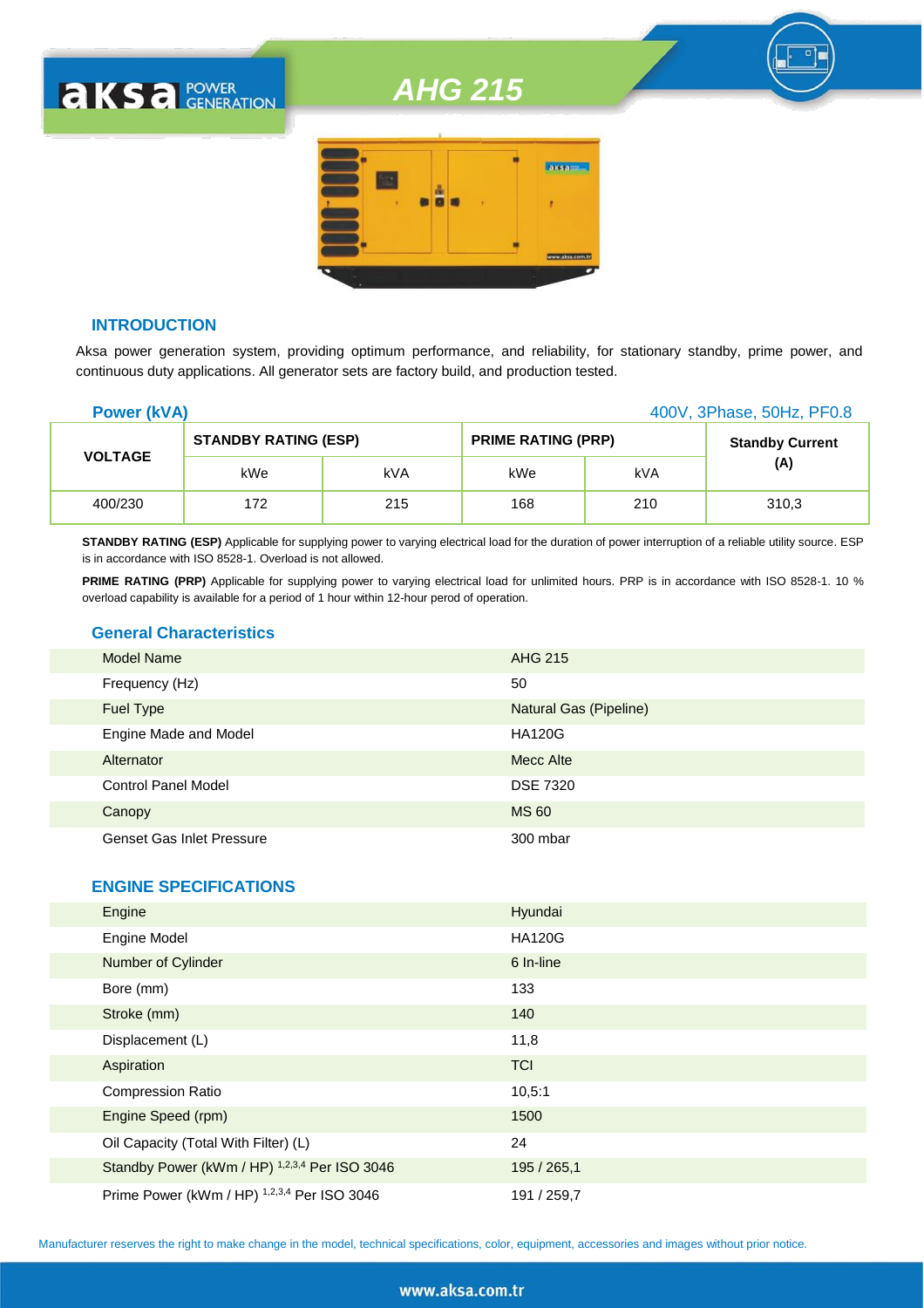| o e |  |  |  |
|-----|--|--|--|
|     |  |  |  |

| <b>Block Heater QTY</b>                               | $\mathbf{1}$                  |
|-------------------------------------------------------|-------------------------------|
| Max. Operating pressure to EPR, mbar                  | 17                            |
| <b>Fuel Type</b>                                      | <b>Natural Gas (Pipeline)</b> |
| Injection Type and System                             | Spark-Ignited                 |
| Governor System                                       | ECU                           |
| Operating Voltage (Vdc)                               | 24                            |
| <b>Cooling Method</b>                                 | <b>Water Cooled</b>           |
| Cooling Fan Air Flow (m3/min) 5                       | 510,2                         |
| Coolant Capacity (engine only) (L)                    | 27                            |
| Air Filter                                            | Dry Type                      |
| Fuel Cons. Prime With %100 Load (kg/hr / m3/hr) 3,4,6 | 44,2/61,6                     |
| Fuel Cons. Prime With %75 Load (kg/hr / m3/hr) 3,4,6  | 32,7/45,6                     |
| Fuel Cons. Prime With %50 Load (kg/hr / m3/hr) 3,4,6  | 22,1/30,8                     |
| <b>ALTERNATOR CHARACTERISTICS</b>                     |                               |
| Manufacturer                                          | Mecc Alte                     |
| Alternator Made and Model                             | ECO 38 1M/4C                  |
| Frequency (Hz)                                        | 50                            |
| Power (kVA)                                           | 225                           |
| Voltage (V)                                           | 400                           |
| Phase                                                 | 3                             |
| A.V.R.                                                | <b>DER</b>                    |
| Voltage Regulation                                    | $(+/-)1%$                     |
| <b>Insulation System</b>                              | H                             |
| Protection                                            | IP <sub>23</sub>              |
| <b>Rated Power Factor</b>                             | 0.8                           |
| Weight Comp. Generator (kg)                           | 600                           |
| Cooling Air (m <sup>3</sup> /min)                     | 32                            |
|                                                       |                               |

### **Canopy Dimensions**

**aksa POWER** 

| Length (mm) | 3960 |  |
|-------------|------|--|
| Width (mm)  | 1356 |  |
| Height (mm) | 2040 |  |

1 Max load and overload ratings based on ISO 3046 gross flywheel power.

2 Technical data based on ISO 3046-1 standards of 77°F(25°C), 14.5Psia (100kPa) and 30% relative humidity.

3 Production tolerances in engines and installed components can account for power variations of ± 5%. Altitude, temperature and excessive exhaust and intake restrictions should be applied to power calculations.

4 All fuel and thermal calculations unless otherwise noted are done at ISO 3046 rated load using LHV for NG of 48.17 MJ/kg.

5 At 0.5 in-H2O of Package Restriction at STP

6.Volume calculated using density of 0.717 kg/m3 for NG, 0.51 kg/L for LPG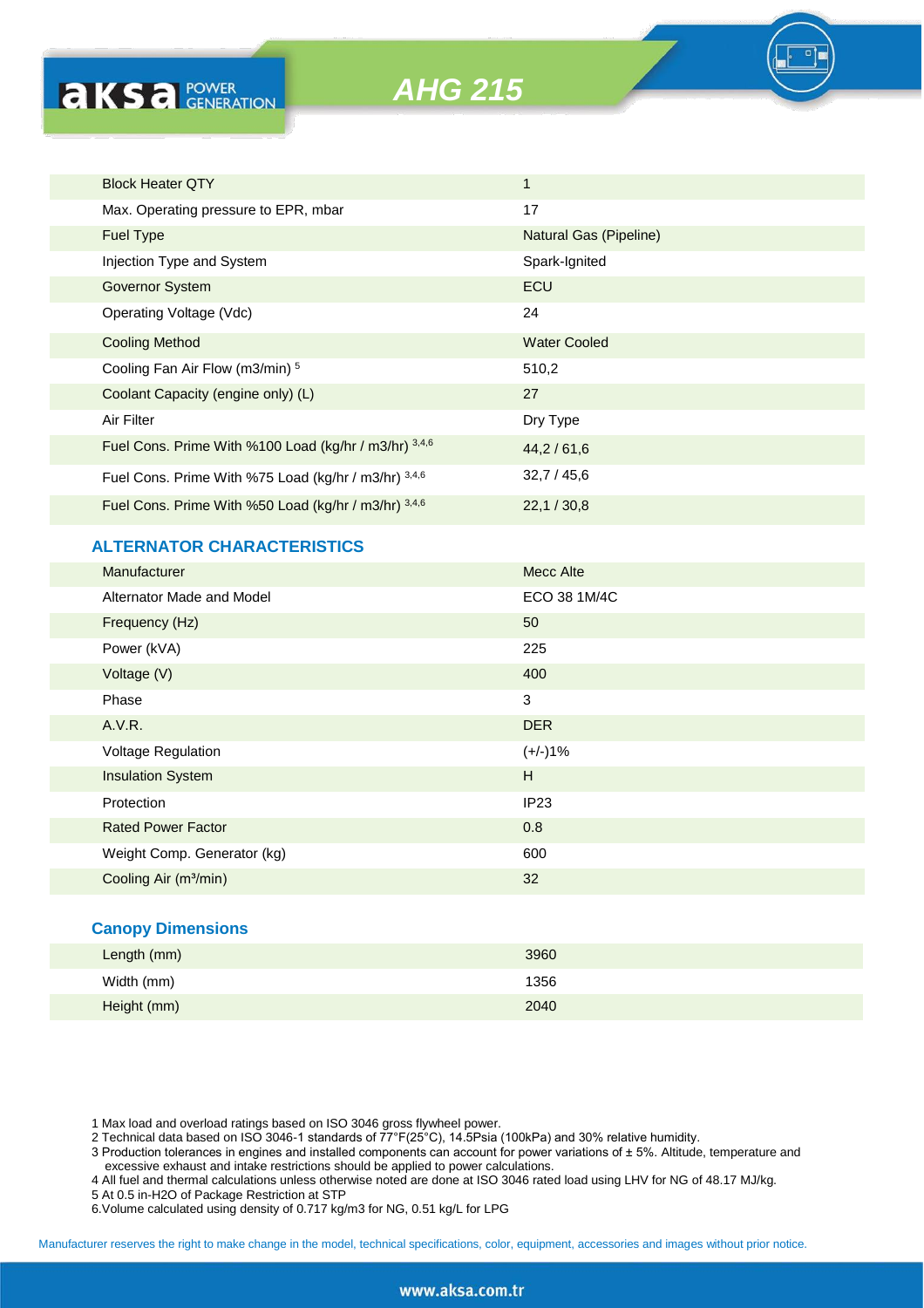# *AHG 215*



- **1.**Steel structures
- **2.** Emergency stop push button<br>**4. 2.** Canopy and panels made from

**3.** Canopy and panels made from powder coated sheet steel.

- **4.** Control panel is mounted on the baseframe. Located at the right side of the generator set
- **5.** Oil could be drained via valve and a hose
- **6.** Exhaust system in the canopy
- **7.** Special large access doors for easy maintanance

**8.** In front and back side special large access doors for easy maintanance

- **8.** Base frame
- **9.** Special large access doors for easy maintanance **10.** Lifting points

**11.** The cap on the canopy provides easy accsess to radiator cap.

- **12.** Sound proofing materials
- **13.** Plastic air intake pockets.

#### **INTRODUCTION**

Sound-attenuated and weather protective enclosures for generating sets from Aksa, meet event the sound requirements and provide optimum protection from inclement weather and development by our specialist acoustic engineers. Our modular designed sound insulated canopies provide ease of access for servicing and general maintenance and interchangeable components permitting on-site repair. Enclosures are designed to optimize genset cooling performance, providing you with confidence that genset ratings and ambient capability.

# **Control Panel Control Module** DSE **DSE** Control Module Model **DSE 7320** Communication Ports **MODBUS**



#### **Devices**

DSE, model 7320 Auto Mains Failure control modüle, Static battery charger Emergency stop push button and fuses for control circuits

### **CONSTRUCTION and FINISH**

Comonents installed in sheet steel enclosure.

Phosphate chemical, pre-coating of steel provides corrosion resistant surface

Polyester composite powder topcoat forms high gloss and extremely durable finish

Lockable hinged panel door provides for easy component access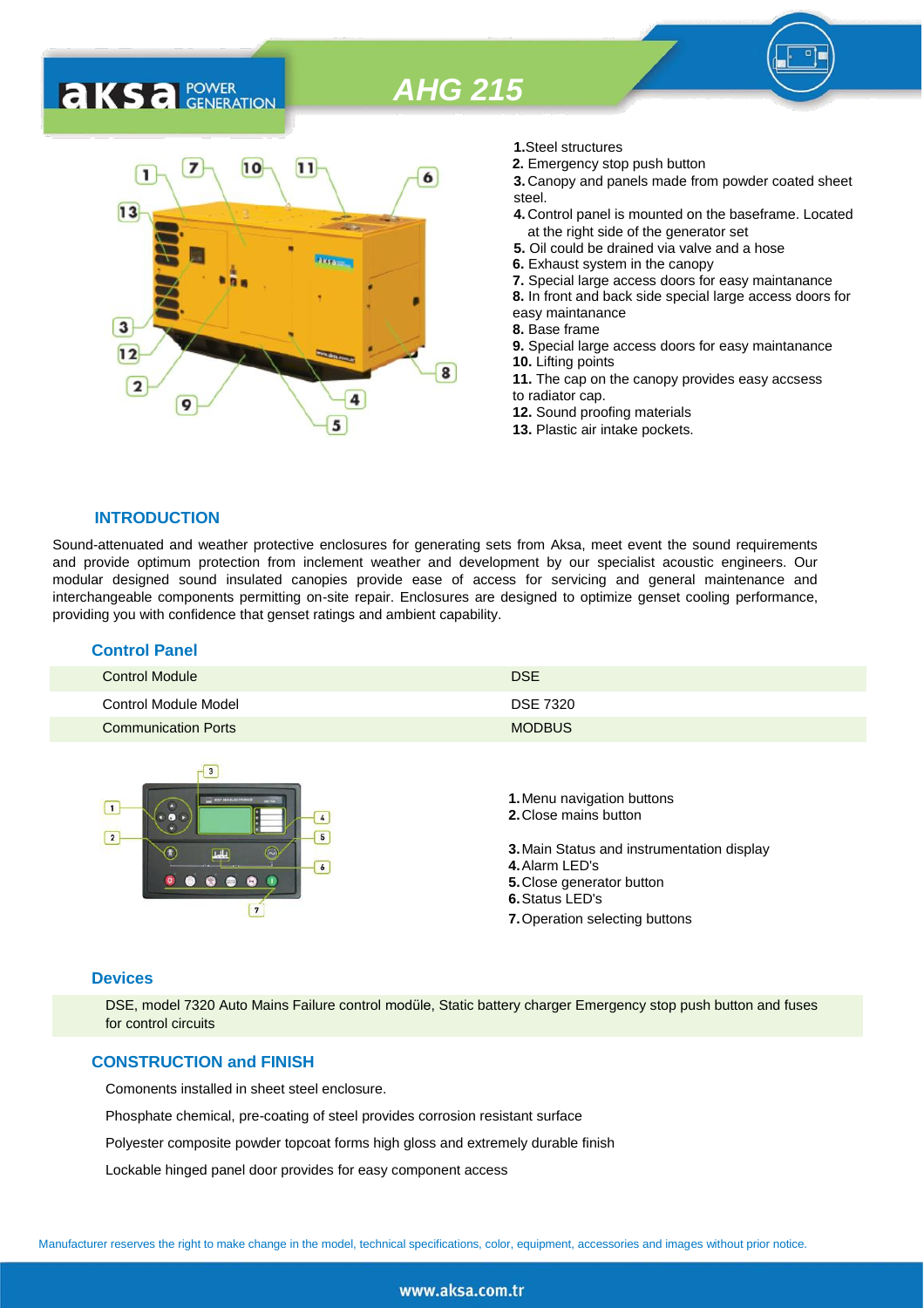

#### **INSTALLATION**

Control panel is mounted generating set baseframe on robust steel stand or power module. Located at side of generating set with properly panel visibility.

#### **GENERATING SET CONTROL UNIT**

The DSE 7320 conrol module is a standard addition to our generator sets from 220 kVA upwards and it has been designed to start and stop diesel andgas generating sets that include electronic and non electronic engines.

The DSE 7320 includes the additional capability of being able to monitor a mains (utility) supply and is therefore suitable for controlling a standby generating set in conjunction with an automatic transfer switch.

The DSE7320 also indicates operational status and fault conditions, automatically shutting down the generating set and indicating faults by means of its LCD display on the front panel.

#### **STANDARD SPECIFICATIONS**

Microprocessor controlled

- 132 x 64 pixel LCD display makes information easy to read
- Front panel programming and also via PC software
- Soft touch membrane keypad and five key menu navigation
- Remote communications via RS232, RS485 and ethernet.
- Event logging (50) showing date and time
- Multiple date and time engine exercise mode and maintenance scheduler
- Engine block heater control.
- Controls; stop, manuel, auto, test, start, mute lamb test/transfer to generator, transfer to mains, menu navigation.

#### **Instruments**

ENGINE Engine speed Oil pressure Coolant temperature Run time Battery volts Engine maintenance due **GENERATOR** Voltage (L-L, L-N) Current (L1-L2-L3) Frequency Earth current kW Pf kVAr kWh, kVAh, kVArh

Phase sequence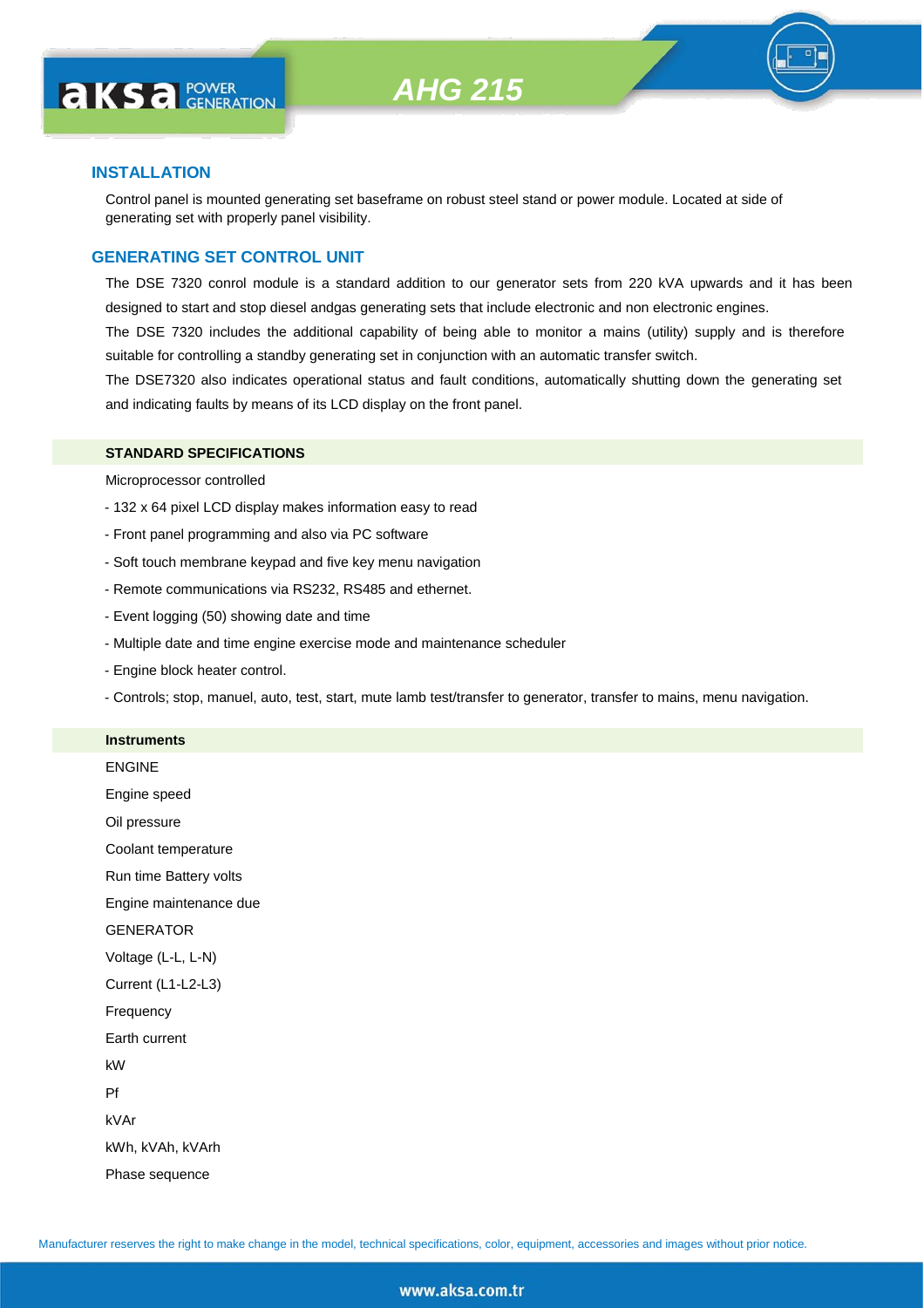



MAINS

Voltage (L-L, L-N)

Frequency

WARNING

Charge failure

Battery under voltage

Fail to stop

Low fuel level (opt.)

kW over load

Negative phase sequence

Loss of speed signal

PRE-ALARMS

Low oil pressure

High engine temperature

Low engine temperature

Over /Under speed

Under/over generator frequency

Under/over generator voltage

ECU warning

SHUT DOWNS

Fail to start

Emergency stop

Low oil pressure

High engine temperature

Low coolant level

Over /Under speed

Under/over generator frequency

Under/over generator voltage

Oil pressure sensor open

Phase rotation

ELECTRICAL TRIP

Earth fault

kW over load

Generator over current

Negative phase sequence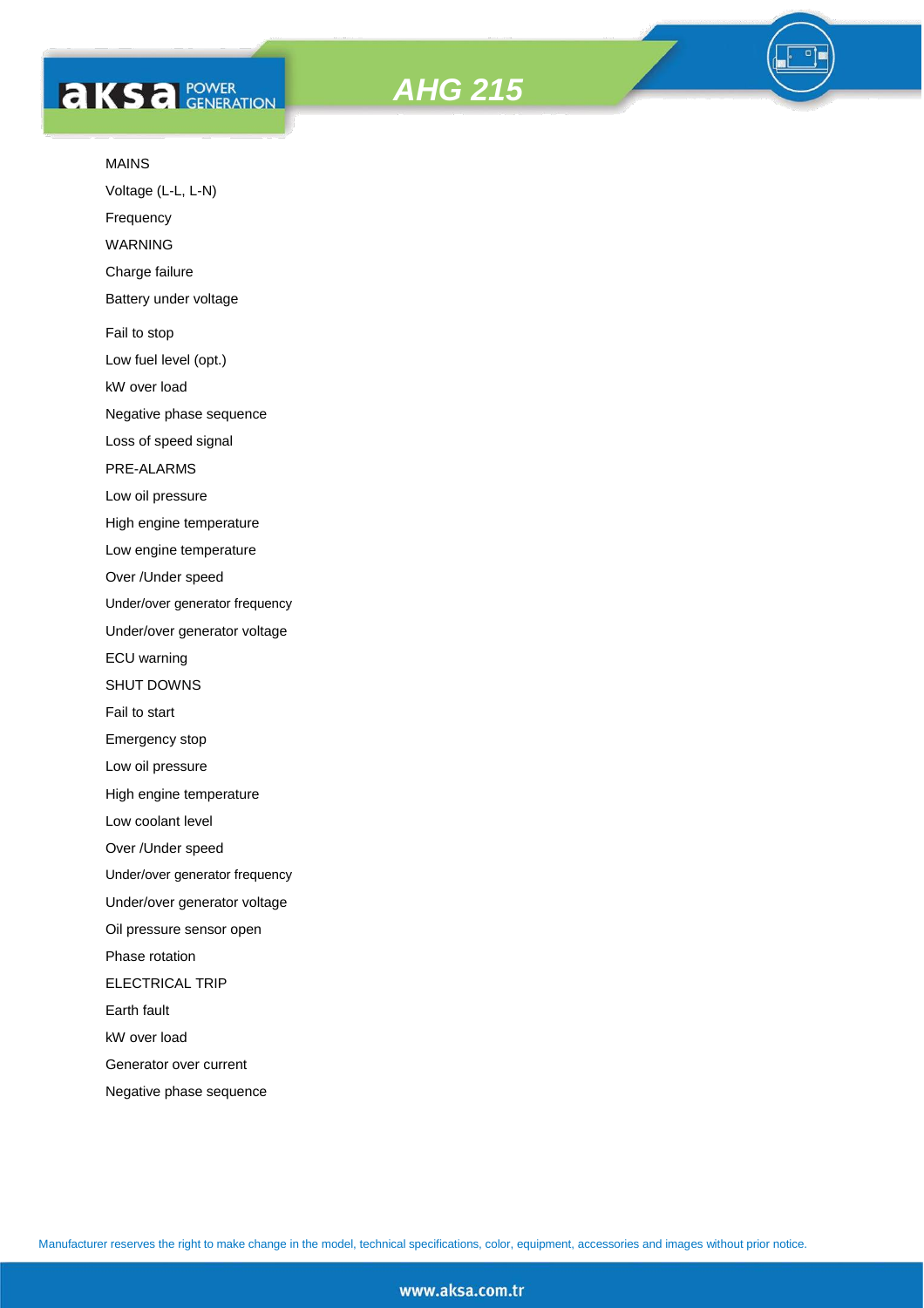

#### **Options**

High oil temperature shut down Low fuel level shut down Low fuel level alarm High fuel level alarm EXPANSION MODULES Editional LED module (2548) Expension relay module (2157) Expansion input module (2130)

#### **Standards**

Elecrical Safety / EMC compatibility BS EN 60950 Electrical business equipment BS EN 61000-6-2 EMC immunity standard BS EN 61000-6-4 EMC emission standard

#### **STATIC BATTERY CHARGER**

Battery charger is manufactured with switching-mode and SMD technology and it has high efficincy.

Battery charger models' output V-I characteristic is very close to square

2405 has fully output shot circuit protection and ıt can be used as a current source.

2405 charger has high efficiency, long life, low failure rate, light weight and low heat radiated in accordance with linear alternatives.

The charger is fitted with a protection diode across the output.

Charge fail output is available.

Connect charge fail relay coil between positive output and CF output.

Input: 196-264V.

Output: 27,6V 5A or 13,8V 5A.

#### **STANDARD SPECIFICATIONS**

- Heavy duty, water cooled naturalgas engine
- Radiator with mechanical fan
- Protective grille for fan and rotating parts
- Electric starter and charge alternator
- Starting battery (with lead acid) including rack and cables
- Engine jacket cooling heater
- Static battery charger
- Flexible gas connection hoses
- Single bearing, class H alternator
- Industrial exhaust silencer and steel belows supplied separately
- Manual for use and installation